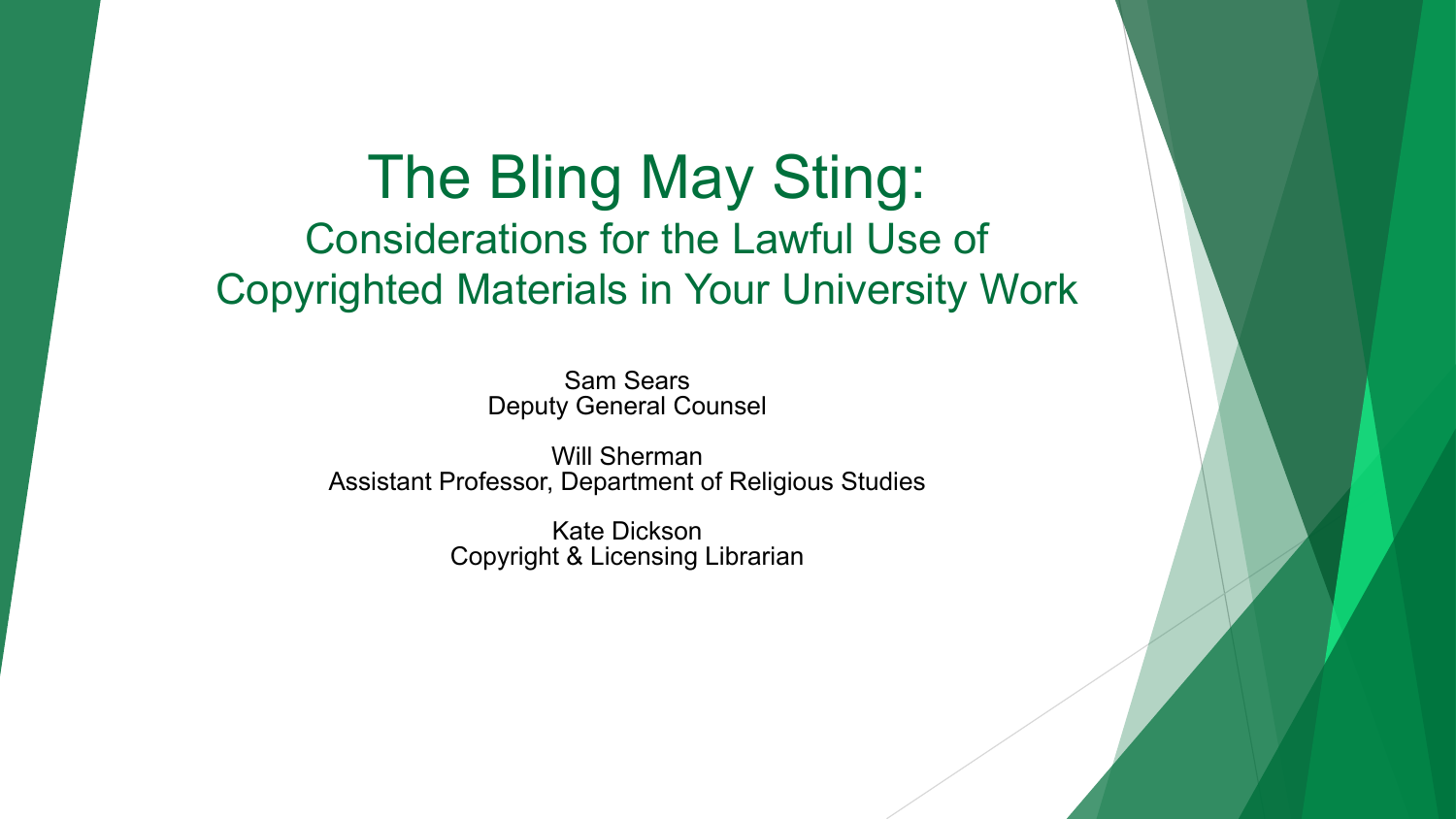# Will's Story

- ► Early in the fall of 2018, I took over a study abroad program from a colleague...and I inherited a promotional website in the process.
- ► There are lots of beautiful pictures of London! Most of them have limitations on usage. I did not verify that all the pictures on the website were free to use.
- ► Two years later, I received notice of a potential lawsuit. Thank goodness for Sam and Jesh.
- ► My takeaway from that experience: It's *so easy* to stumble into an issue of copyright infringement.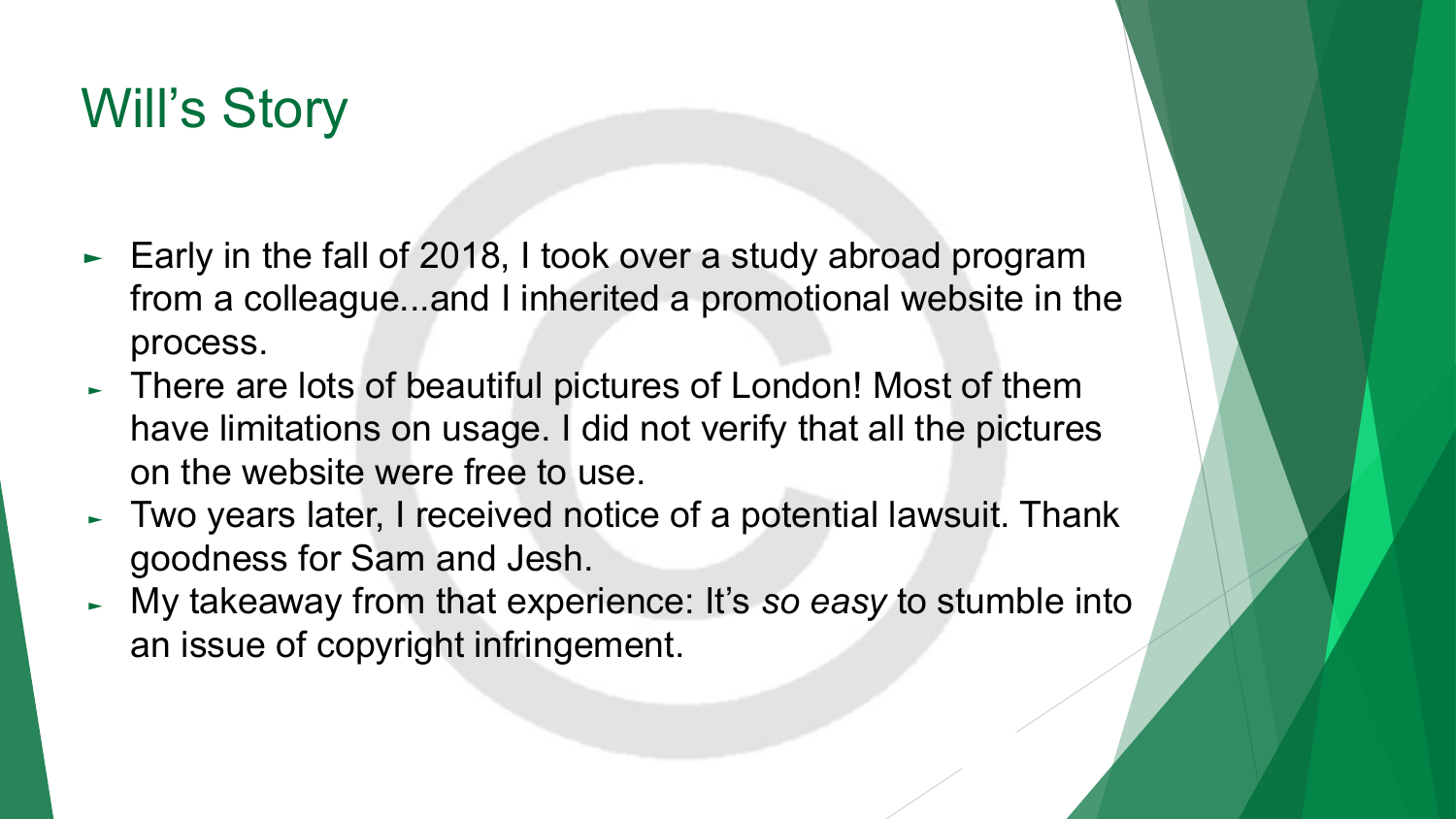# Copyright

► Article I, Section 8 of the Constitution: Congress has the power to "promote the progress of science and useful arts by securing for limited times to authors and inventors the exclusive right to their respective writings and discoveries."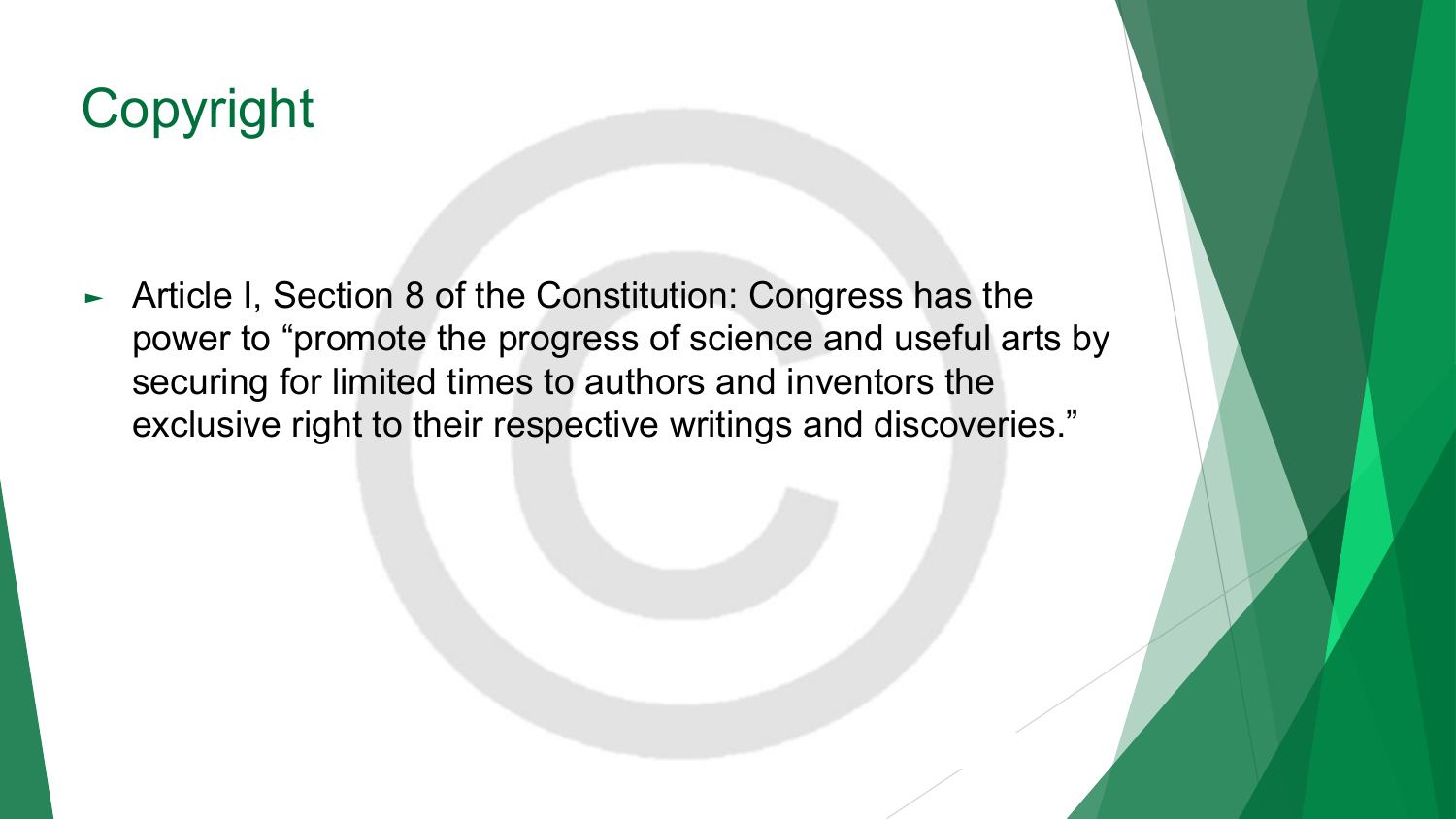# Copyright

- ► Copyright protects "original works of authorship" including emails, photographs, videos, blog posts, social media posts.
- ► In order to be protected, a work must be "fixed in a tangible medium" -- paper, canvas, clay, memory card, hard drive.
- Copyright lasts for the life of the author plus 70 years.
- Copyright holders have a number of exclusive rights, including the right to reproduce, distribute, and publicly display their works.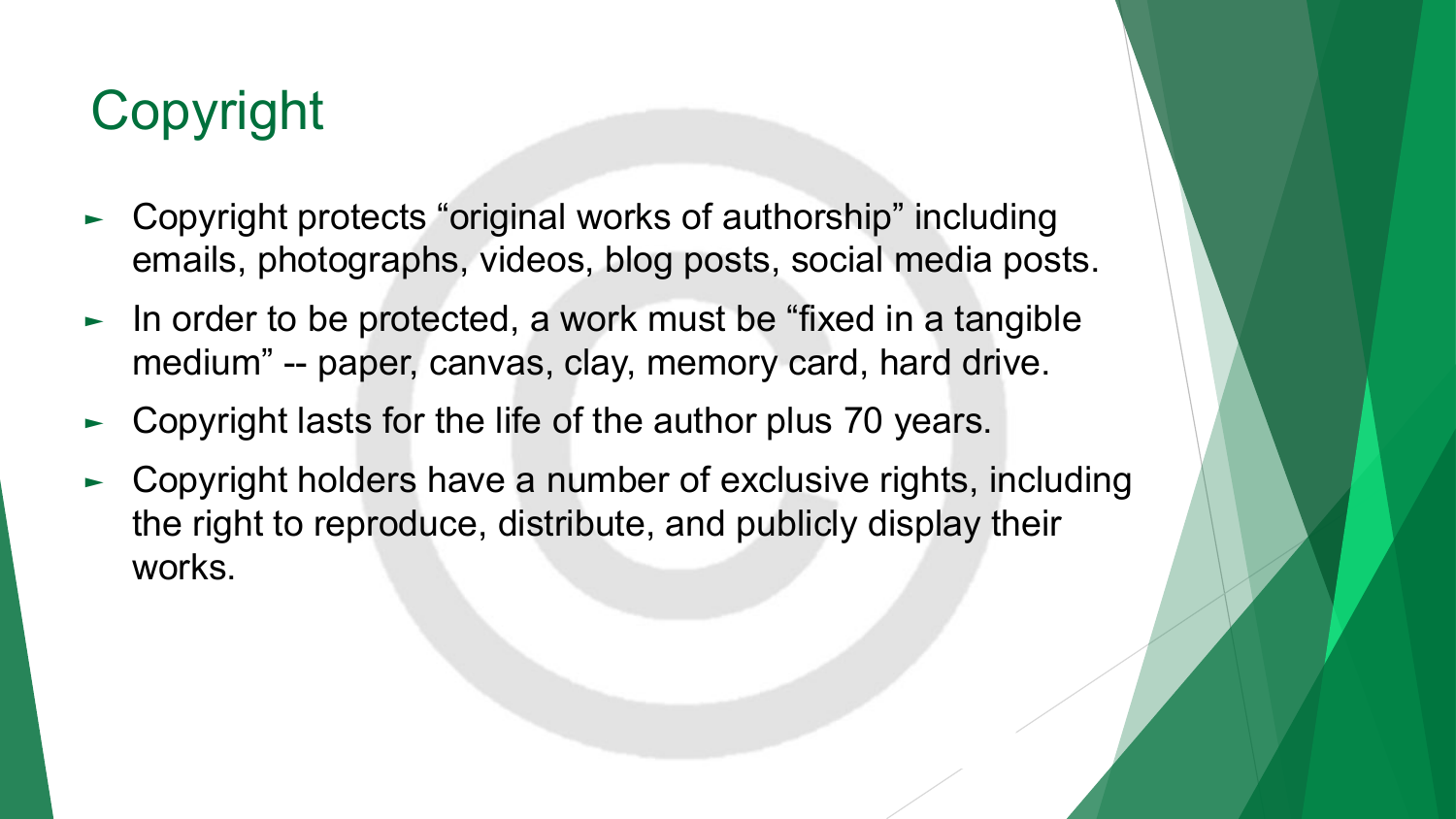# Fair Use

#### ► **Four Factors:**

- ► Purpose and character of the use
- ► Nature of the original copyrighted work
- ► Amount and substantiality of the portion used in relation to the copyrighted work as a whole
- $\blacktriangleright$  Effect of the use upon the potential market for or value of the original copyrighted work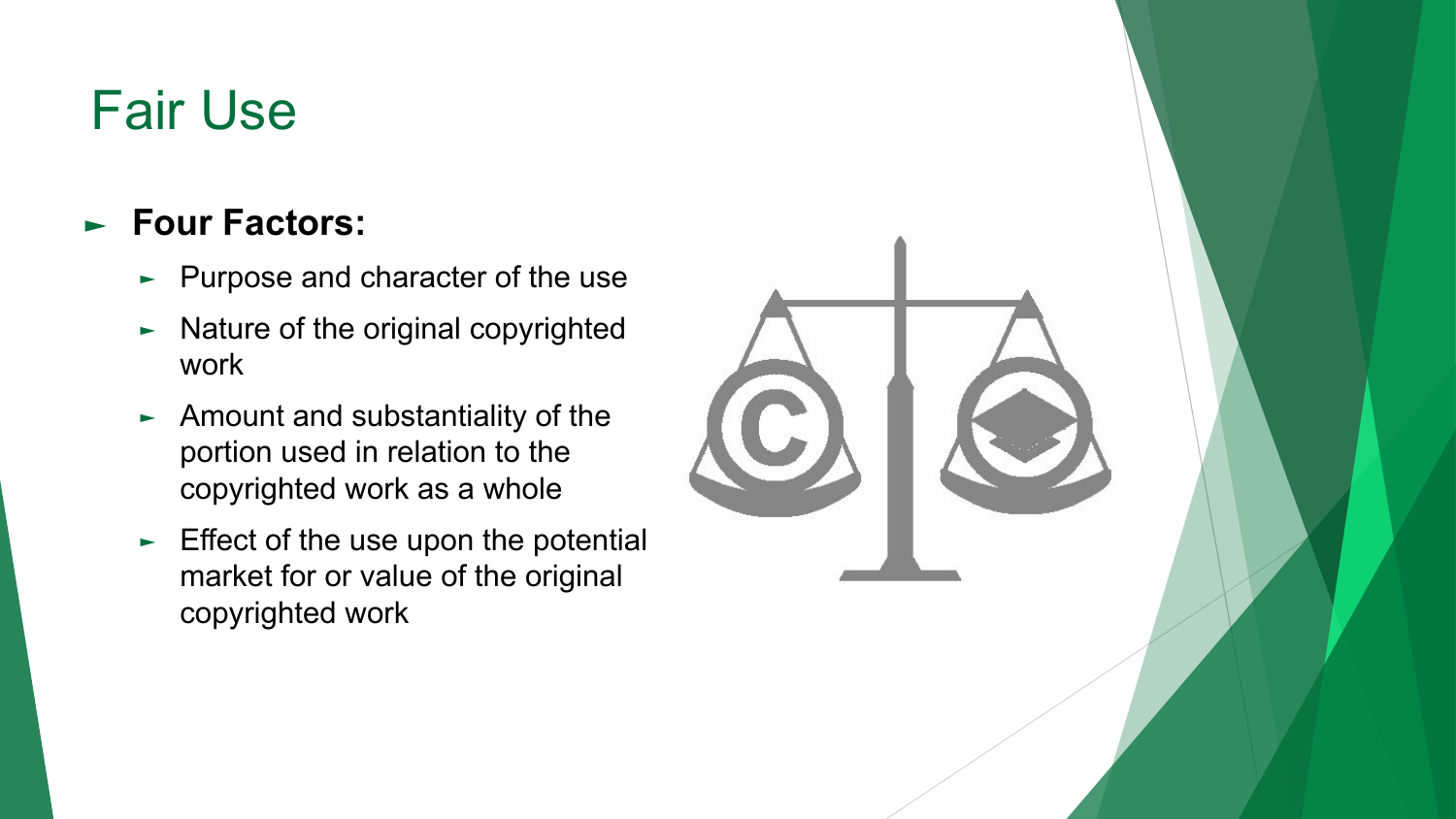### Factor One: Purpose and Character

- ► Educational and nonprofit uses such as teaching, research, scholarship, criticism, commentary, parody, and reporting are favored under the first factor.
- ► Transformative uses are also treated favorably -- new purpose, different character, altering the original with a new expression, meaning, or message.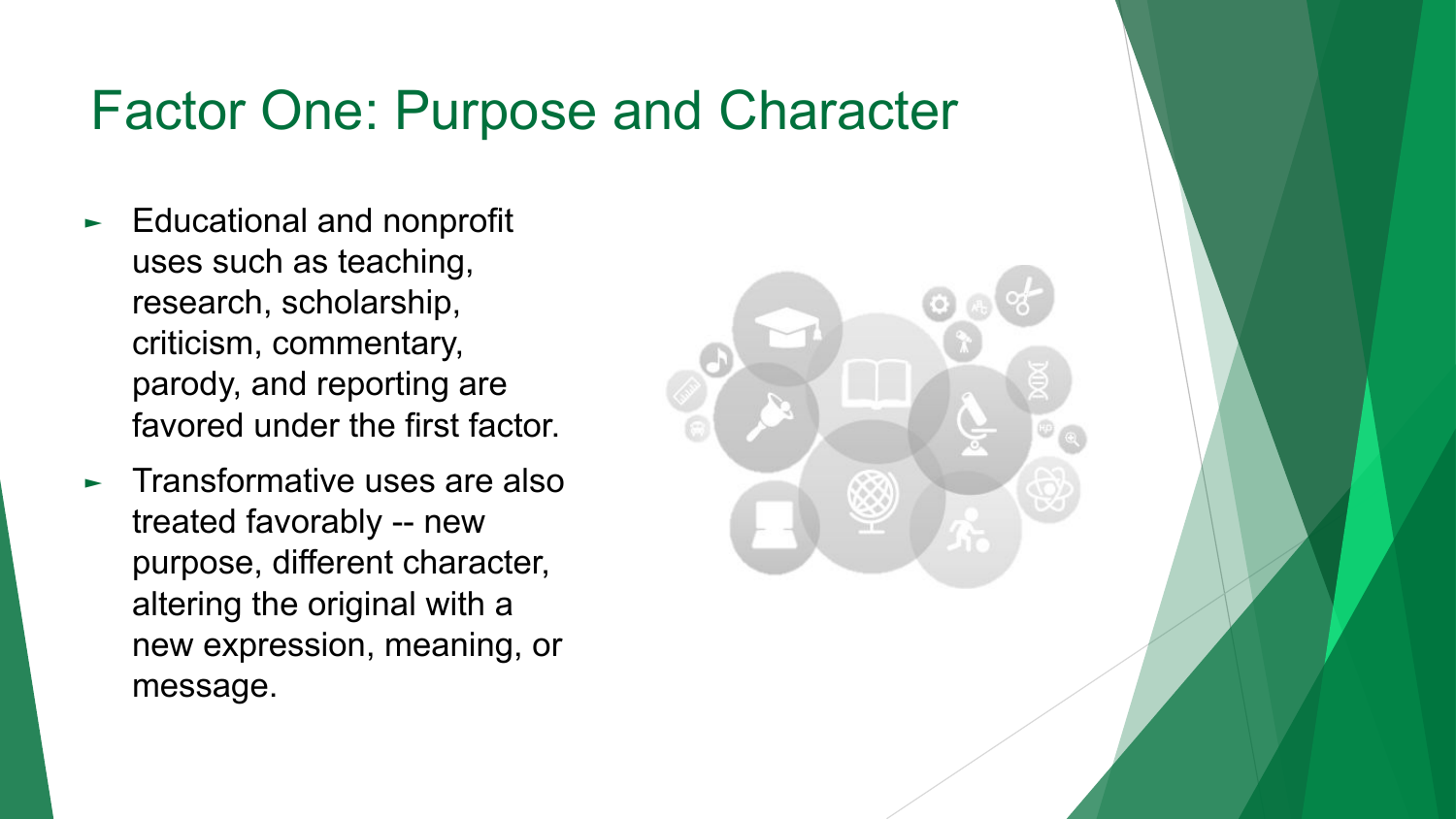# Factor Two: Nature of the Original

- ► Use of factual content such as nonfiction and news is more likely to be considered fair.
- ► Use of creative works and unpublished works is less likely to be considered fair.

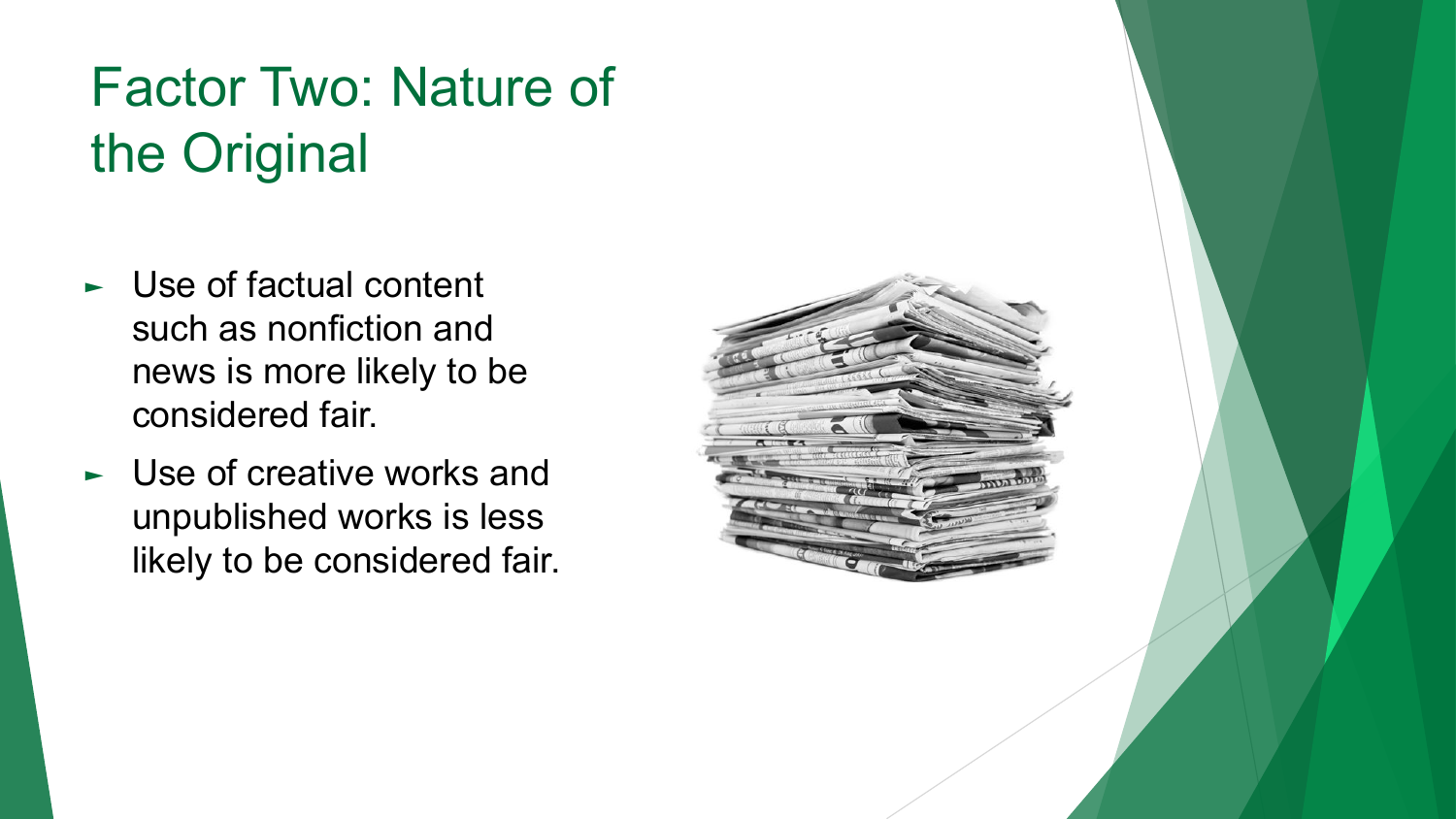# Factor Three: Amount Being Used

- ► Use a small amount that is appropriate for a favored educational or nonprofit use.
- ► Both quantitative and qualitative.
- ► Possible to use the entire original and still be engaged in a fair use.
- ► This factor is rarely decisive.

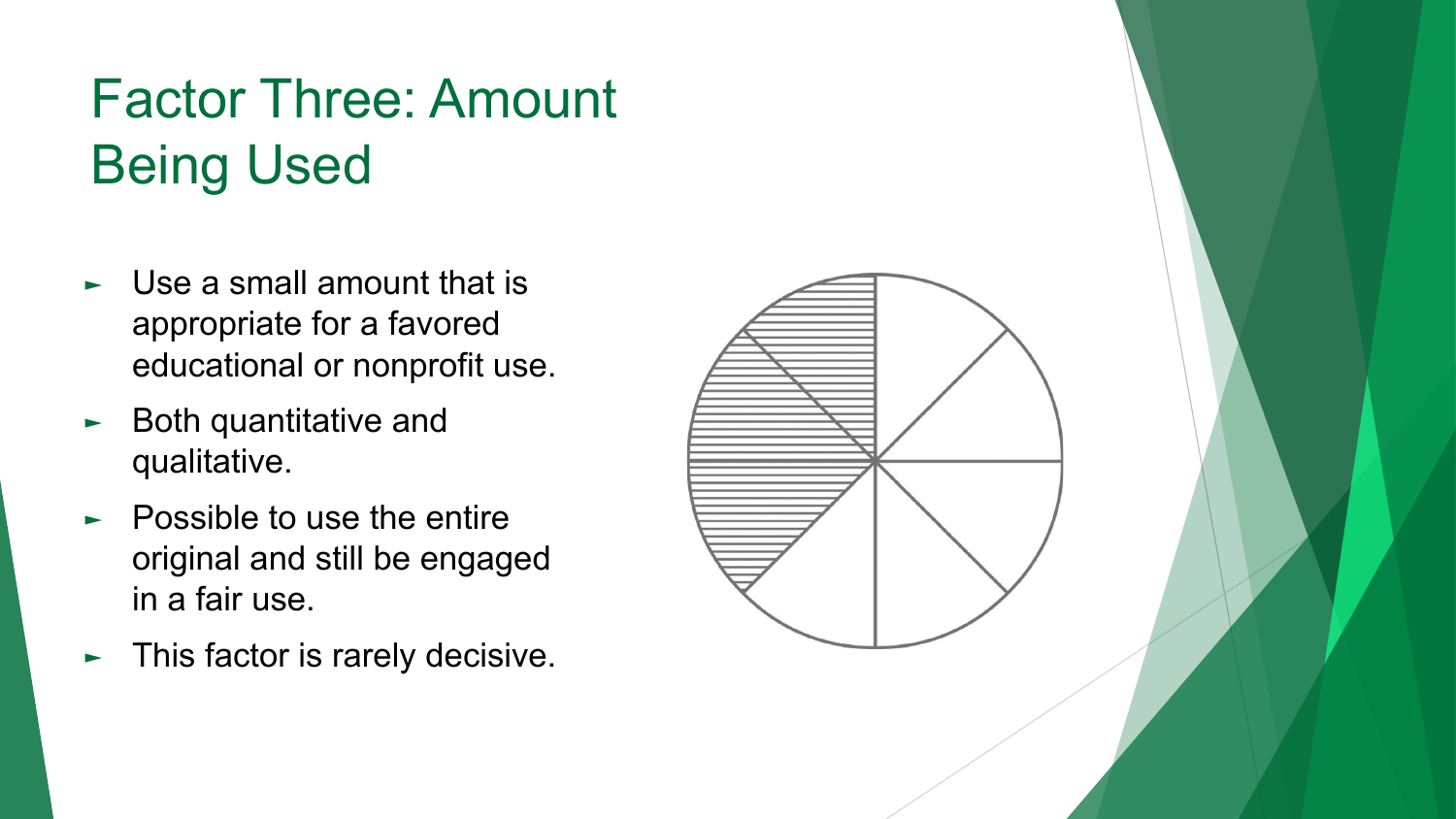## Factor Four: Effect on the Market

- ► How significant is the effect of your use on the market for the original?
- ► Does the use simply replace a sale of the original copyrighted work?

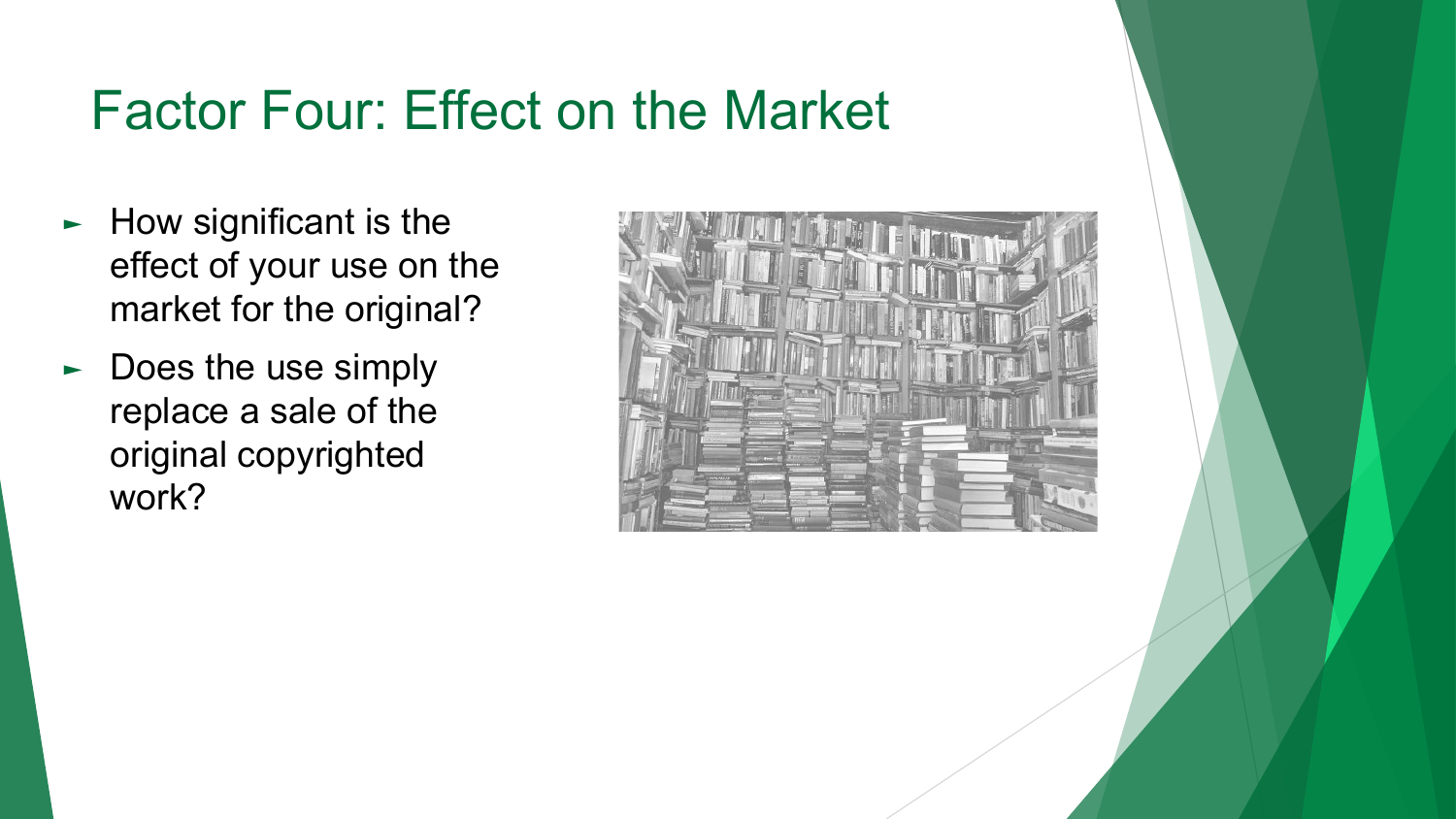## Recommended Practices for Fair Use

- Use content that has a clear connection to your course objectives.
- Use only as much of the content as necessary for your use.
- If practicable, transform the copyright-protected content into a resource just for your course.
- Include copyright notices and attribution. Link to or include information about copyright.
- Give students information about their rights and responsibilities related to content in Canvas.
- Be cautious with materials designed for use in a course, for example textbooks, workbooks, and manuals.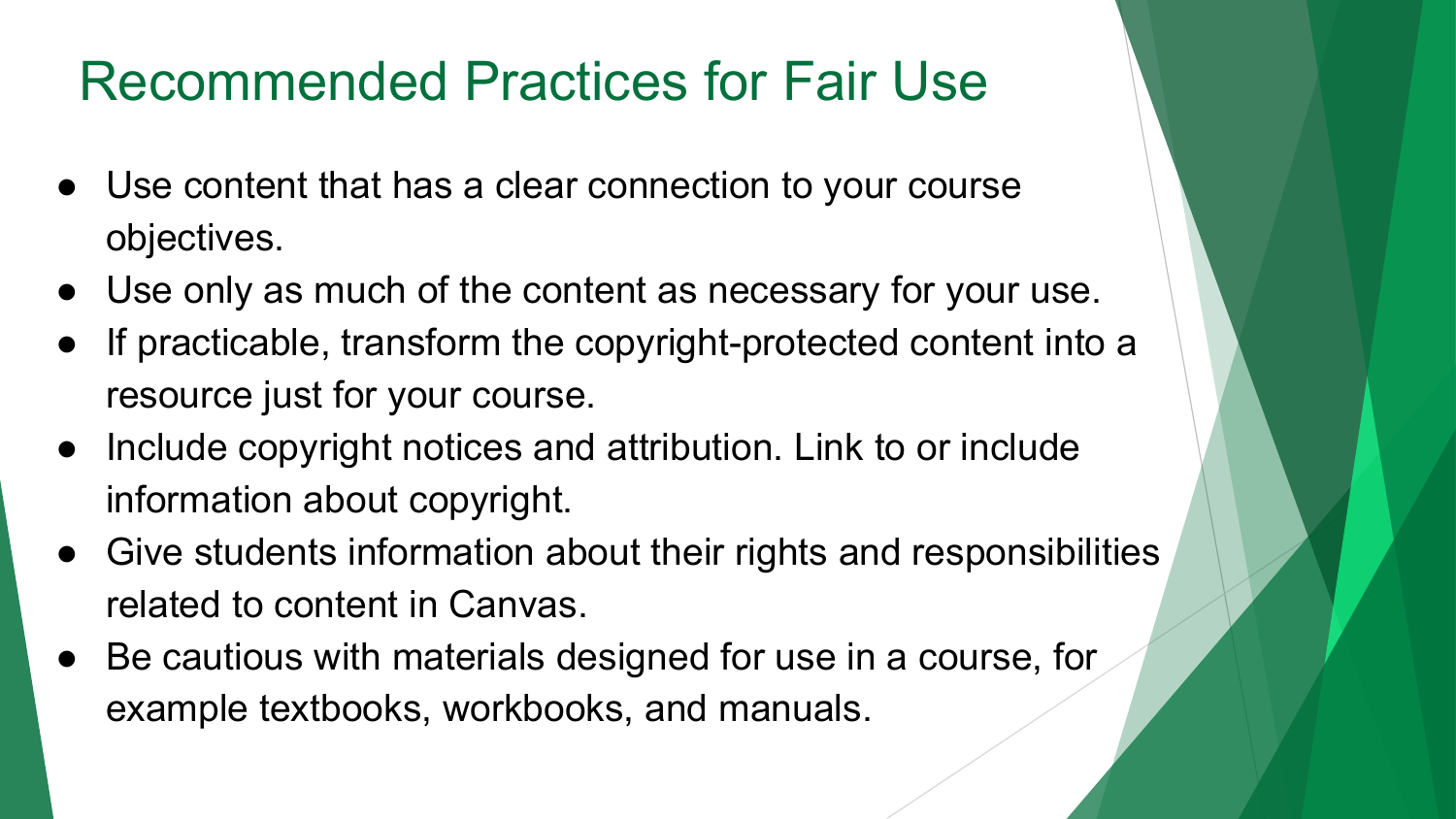# Example: Collage Art

A collage artist uses works from other artists, which he combines with his own artwork to create new pieces of art. In one work, he takes an entire photograph from a book published by a photographer, and superimposes shapes and images on top of the photograph. **Is this fair use?**



- 1) Purpose and character of the use
	- ► Nonprofit, educational, transformative uses favored
- 2) Nature of the original work
	- ► Fiction/nonfiction, published/unpublished
- 3) Amount and substantiality of portion used in relation to whole
	- Use no more than needed; don't use the heart of the work
- 4) Effect on the market for the original
	- ► Replacing sale of the original?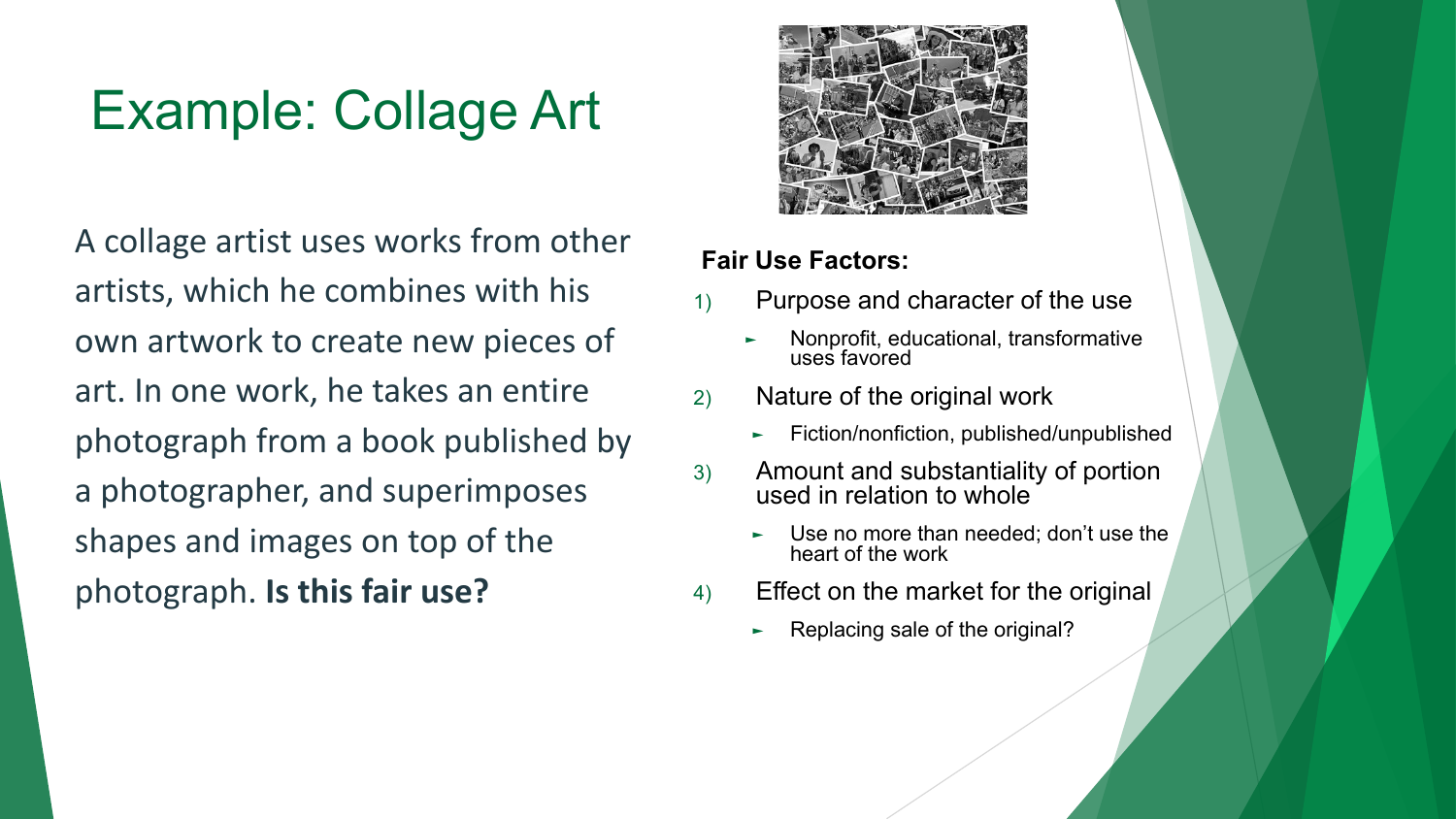## *Cariou v. Prince*



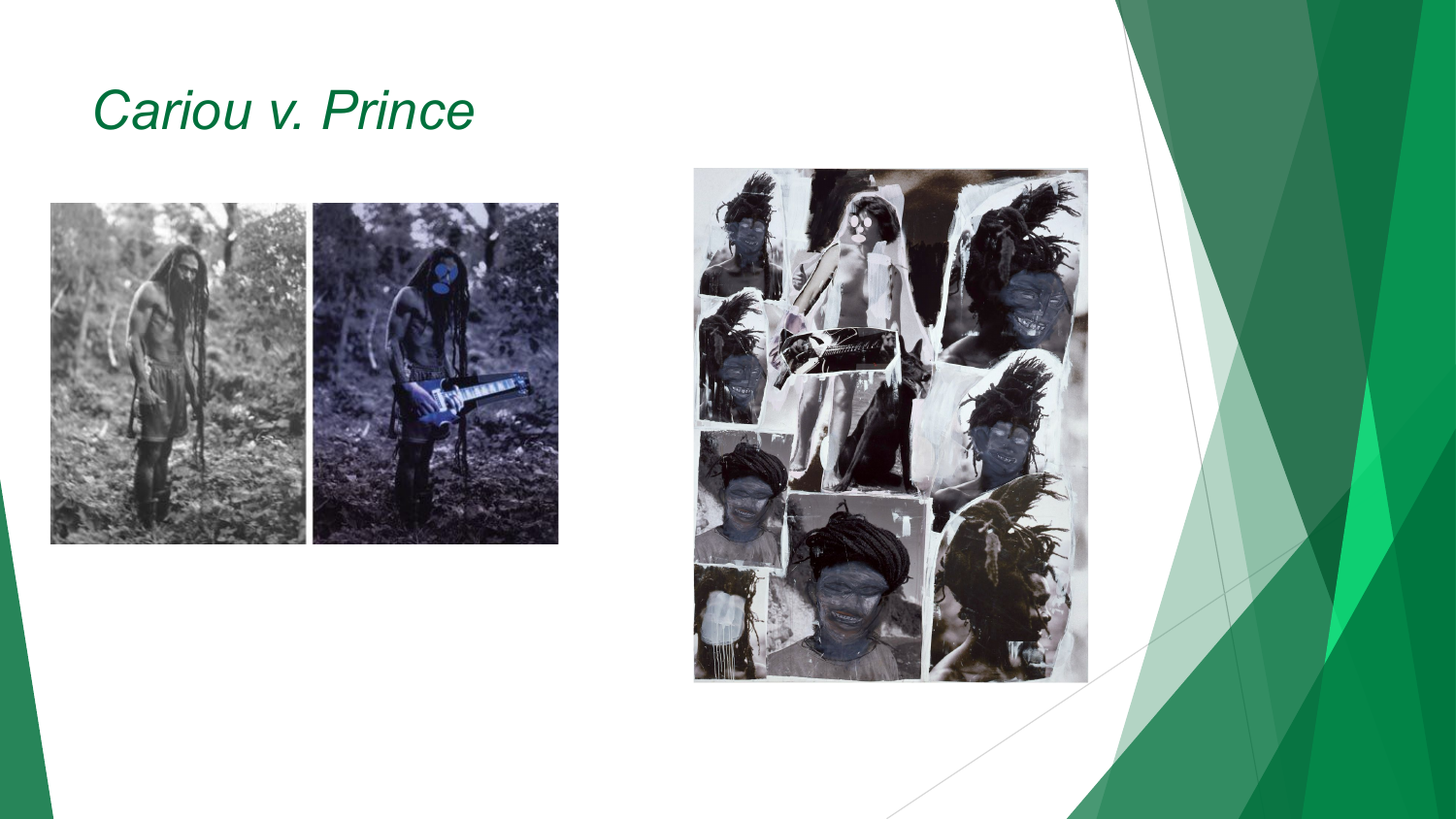# Example: Documentary Film

A group of students is making a documentary film to commemorate Martin Luther King, Jr.'s birthday. The film is about the history of the civil rights movement, and uses clips from many of King's speeches, along with clips of numerous rallies, protests, and demonstrations, to show how the movement evolved over time. **Is this fair use?**



- 1) Purpose and character of the use
	- ► Nonprofit, educational, transformative uses favored
- 2) Nature of the original work
	- ► Fiction/nonfiction, published/unpublished
- 3) Amount and substantiality of portion used in relation to whole
	- Use no more than needed; don't use the heart of the work
- 4) Effect on the market for the original
	- Replacing sale of the original?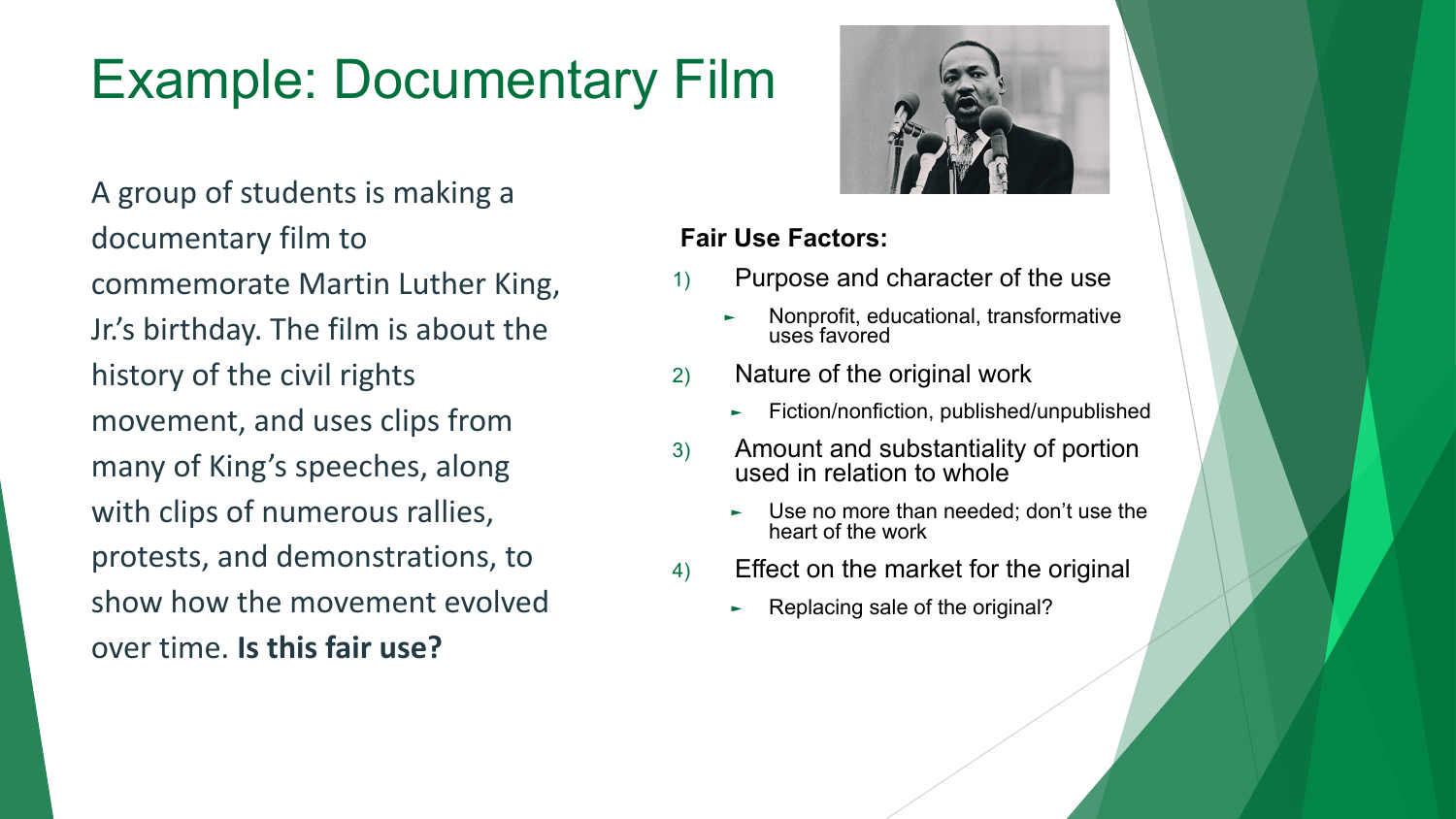# Example: Out-of-Print Book

A professor finds book at the library that is out of print and unavailable for purchase. It is an important work in her field of study, and is relevant to a course she is teaching. She would like to make a copy of the book to place on reserve at the library. **Is this a fair use? Does your answer change if she's putting the book in Canvas? On the internet?**



- 1) Purpose and character of the use
	- ► Nonprofit, educational, transformative uses favored
- 2) Nature of the original work
	- ► Fiction/nonfiction, published/unpublished
- 3) Amount and substantiality of portion used in relation to whole
	- Use no more than needed; don't use the heart of the work
- 4) Effect on the market for the original
	- Replacing sale of the original?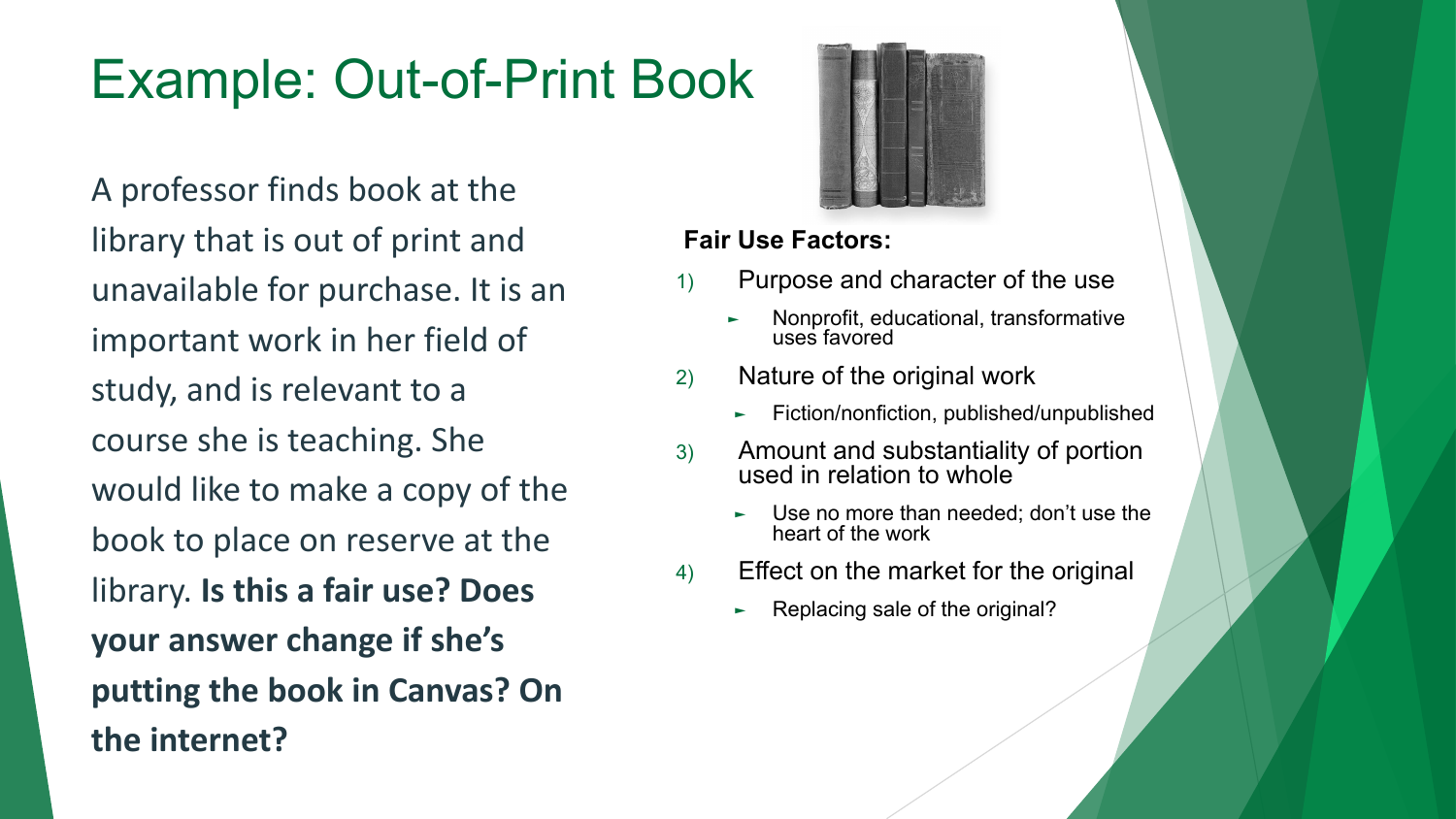# Example: Fundraising Video

A local animal shelter is raising money and awareness for homeless animals by making a promotional video. In the video, volunteers dance and lip sync to ABBA's "Take a Chance on Me" while holding baby animals around the shelter. **Is this a fair use?**



- 1) Purpose and character of the use
	- ► Nonprofit, educational, transformative uses favored
- 2) Nature of the original work
	- ► Fiction/nonfiction, published/unpublished
- 3) Amount and substantiality of portion used in relation to whole
	- ► Use no more than needed; don't use the heart of the work
- 4) Effect on the market for the original
	- Replacing sale of the original?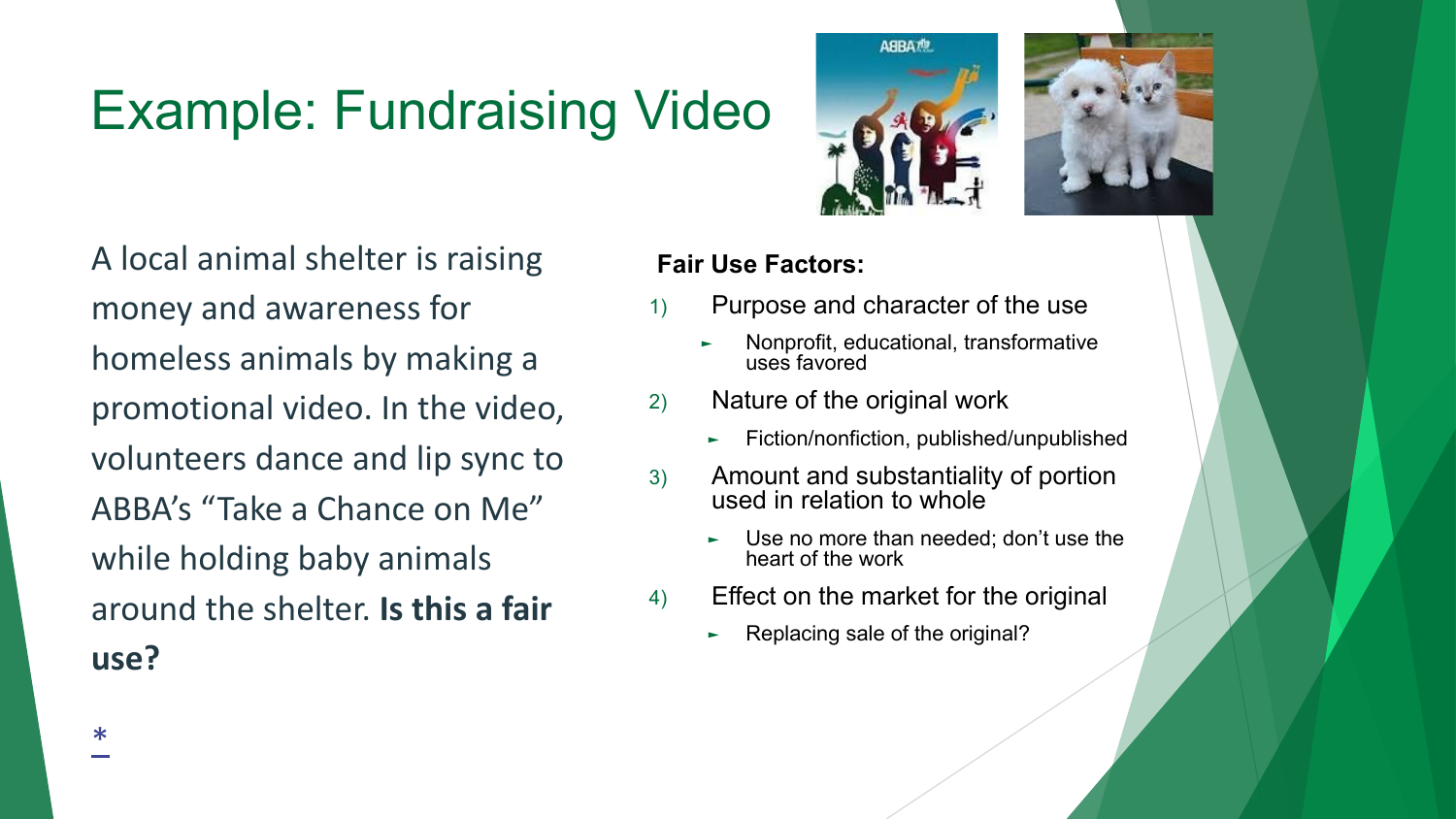## Getting Permission

- ► Identify yourself and your institution (nonprofit, educational)
- Identify the portions of the work you want to use
- Describe your proposed use, including changes
- ► Describe any restrictions you'll place on the audience
- Request contact information for other rights holders
- Offer to provide attribution, and ask for preferred format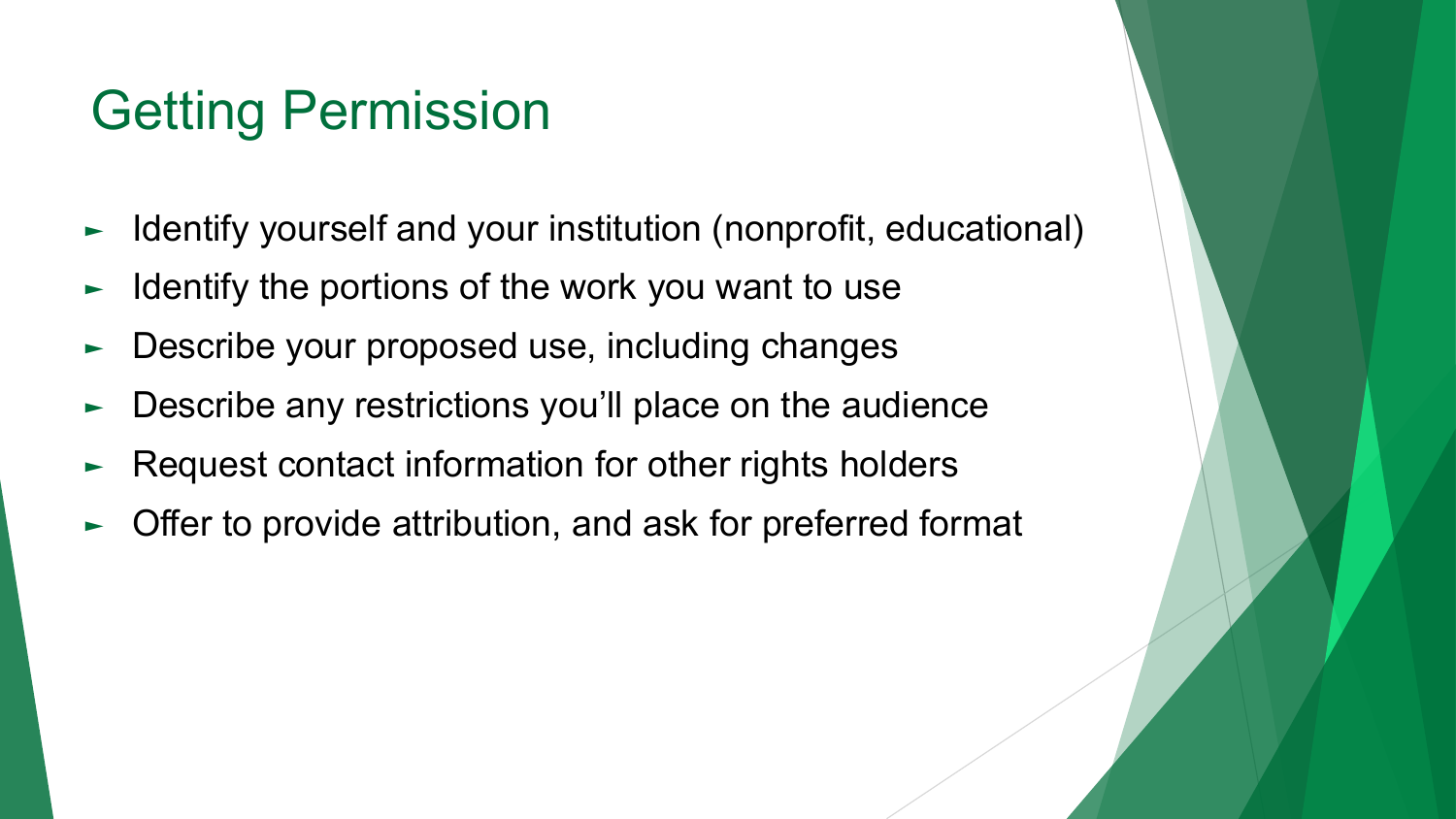# Finding Openly Licensed Materials

- ► Subscription materials available through Atkins Library.
- [Niner Commons](https://ninercommons.uncc.edu) and other institutional repositories
- [Google Scholar](https://scholar.google.com/)
- **[Creative Commons](https://creativecommons.org) licensed materials**
- [Google Advanced Image Search](https://www.google.com/advanced_image_search)
- ► [Wikimedia Commons](https://commons.wikimedia.org/)
- ► [DOAB,](https://www.doabooks.org) [DOAJ](https://doaj.org)
- [Open Access Directory](http://oad.simmons.edu/oadwiki/Disciplinary_repositories)
- ► Consider linking instead of copying!